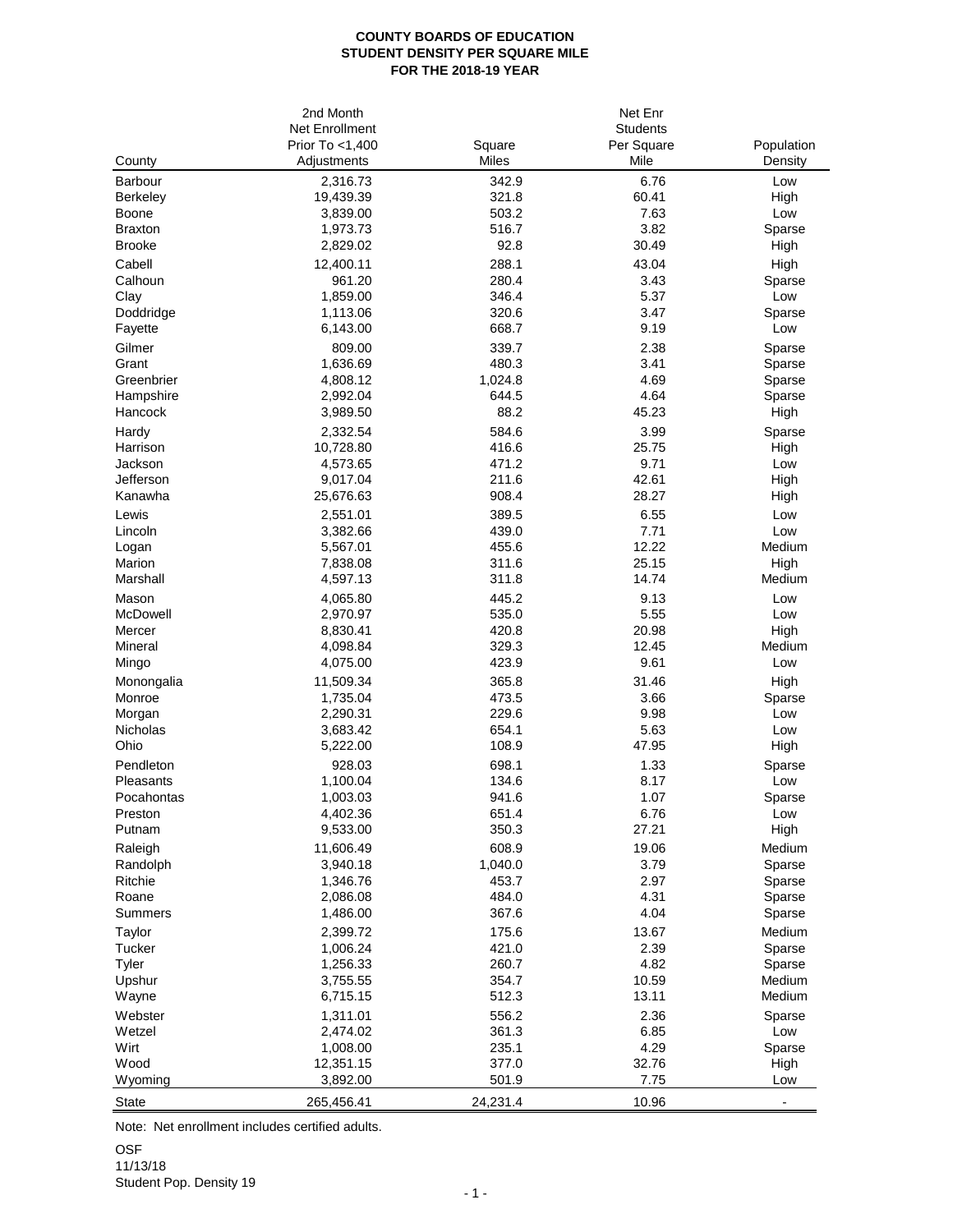## **COUNTY BOARDS OF EDUCATION STUDENT DENSITY PER SQUARE MILE ARRANGED IN ASCENDING ORDER FOR THE 2018-19 YEAR**

|                |                                           | 2nd Month       |          | Net Enr<br><b>Students</b> |                |
|----------------|-------------------------------------------|-----------------|----------|----------------------------|----------------|
|                |                                           | Net Enrollment  |          |                            |                |
|                |                                           | Prior To <1,400 | Square   | Per Square                 | Population     |
| Ct.            | County                                    | Adjustments     | Miles    | Mile                       | Density        |
|                | <b>Sparse Student Population Density:</b> |                 |          |                            |                |
| 1              | Pocahontas                                | 1,003.03        | 941.6    | 1.07                       | Sparse         |
| 2              | Pendleton                                 | 928.03          | 698.1    | 1.33                       | Sparse         |
| 3              | Tucker                                    | 1,006.24        | 421.0    | 2.39                       | Sparse         |
| 4              | Gilmer                                    | 809.00          | 339.7    | 2.38                       | Sparse         |
| 5              | Webster                                   | 1,311.01        | 556.2    | 2.36                       | Sparse         |
|                |                                           |                 |          |                            |                |
| 6<br>7         | Ritchie                                   | 1,346.76        | 453.7    | 2.97                       | Sparse         |
|                | Grant                                     | 1,636.69        | 480.3    | 3.41                       | Sparse         |
| 8              | Doddridge                                 | 1,113.06        | 320.6    | 3.47                       | Sparse         |
| 9              | Calhoun                                   | 961.20          | 280.4    | 3.43                       | Sparse         |
| 10             | Monroe                                    | 1,735.04        | 473.5    | 3.66                       | Sparse         |
| 11             | Randolph                                  | 3,940.18        | 1,040.0  | 3.79                       | Sparse         |
| 12             | <b>Braxton</b>                            | 1,973.73        | 516.7    | 3.82                       | Sparse         |
| 13             | Hardy                                     | 2,332.54        | 584.6    | 3.99                       | Sparse         |
| 14             | <b>Summers</b>                            | 1,486.00        | 367.6    | 4.04                       | Sparse         |
| 15             | Wirt                                      | 1,008.00        | 235.1    | 4.29                       | Sparse         |
| 16             | Roane                                     | 2,086.08        | 484.0    | 4.31                       | Sparse         |
| 17             | Greenbrier                                | 4,808.12        | 1,024.8  | 4.69                       | Sparse         |
| 18             | Tyler                                     | 1,256.33        | 260.7    | 4.82                       | Sparse         |
| 19             | Hampshire                                 | 2,992.04        | 644.5    | 4.64                       | Sparse         |
|                |                                           |                 |          |                            |                |
|                | <b>Low Student Population Density:</b>    |                 |          |                            |                |
| 20             | Clay                                      | 1,859.00        | 346.4    | 5.37                       | Low            |
| 21             | Nicholas                                  | 3,683.42        | 654.1    | 5.63                       | Low            |
| 22             | McDowell                                  | 2,970.97        | 535.0    | 5.55                       | Low            |
| 23             | Lewis                                     | 2,551.01        | 389.5    | 6.55                       | Low            |
| 24             | Barbour                                   | 2,316.73        | 342.9    | 6.76                       | Low            |
| 25             | Preston                                   | 4,402.36        | 651.4    | 6.76                       | Low            |
| 26             | Wetzel                                    | 2,474.02        | 361.3    | 6.85                       | Low            |
| 27             | Lincoln                                   | 3,382.66        | 439.0    | 7.71                       | Low            |
| 28             | Wyoming                                   | 3,892.00        | 501.9    | 7.75                       | Low            |
| 29             | Boone                                     | 3,839.00        | 503.2    | 7.63                       | Low            |
| 30             | Pleasants                                 | 1,100.04        | 134.6    | 8.17                       | Low            |
| 31             | Mason                                     | 4,065.80        | 445.2    | 9.13                       | Low            |
| 32             | Fayette                                   | 6,143.00        | 668.7    | 9.19                       | Low            |
| 33             | Mingo                                     | 4,075.00        | 423.9    | 9.61                       | Low            |
| 34             | Jackson                                   | 4,573.65        | 471.2    | 9.71                       | Low            |
| 35             | Morgan                                    | 2,290.31        | 229.6    | 9.98                       | Low            |
|                |                                           |                 |          |                            |                |
|                | <b>Medium Student Population Density:</b> |                 |          |                            |                |
| 36             | Upshur                                    | 3,755.55        | 354.7    | 10.59                      | Medium         |
| 37             | Mineral                                   | 4,098.84        | 329.3    | 12.45                      | Medium         |
| 38             | Logan                                     | 5,567.01        | 455.6    | 12.22                      | Medium         |
| 39             | Wayne                                     | 6,715.15        | 512.3    | 13.11                      | Medium         |
| 40             | Taylor                                    | 2,399.72        | 175.6    | 13.67                      | Medium         |
| 41             | Marshall                                  | 4,597.13        | 311.8    | 14.74                      | Medium         |
| 42             | Raleigh                                   | 11,606.49       | 608.9    | 19.06                      | Medium         |
|                | <b>High Student Population Density:</b>   |                 |          |                            |                |
|                |                                           |                 |          |                            |                |
| 43             | Mercer                                    | 8,830.41        | 420.8    | 20.98                      | High           |
| 44             | Harrison                                  | 10,728.80       | 416.6    | 25.75                      | High           |
| 45             | Marion                                    | 7,838.08        | 311.6    | 25.15                      | High           |
| 46             | Putnam                                    | 9,533.00        | 350.3    | 27.21                      | High           |
| 47             | Kanawha                                   | 25,676.63       | 908.4    | 28.27                      | High           |
| 48             | Monongalia                                | 11,509.34       | 365.8    | 31.46                      | High           |
| 49             | <b>Brooke</b>                             | 2,829.02        | 92.8     | 30.49                      | High           |
| 50             | Wood                                      | 12,351.15       | 377.0    | 32.76                      | High           |
| 51             | Jefferson                                 | 9,017.04        | 211.6    | 42.61                      | High           |
| 52             | Cabell                                    | 12,400.11       | 288.1    | 43.04                      | High           |
| 53             | Hancock                                   | 3,989.50        | 88.2     | 45.23                      | High           |
| 54             | Ohio                                      | 5,222.00        | 108.9    | 47.95                      | High           |
| 55             | Berkeley                                  | 19,439.39       | 321.8    | 60.41                      | High           |
|                |                                           |                 |          |                            |                |
| $\blacksquare$ | State                                     | 265,456.41      | 24,231.4 | 10.96                      | $\blacksquare$ |